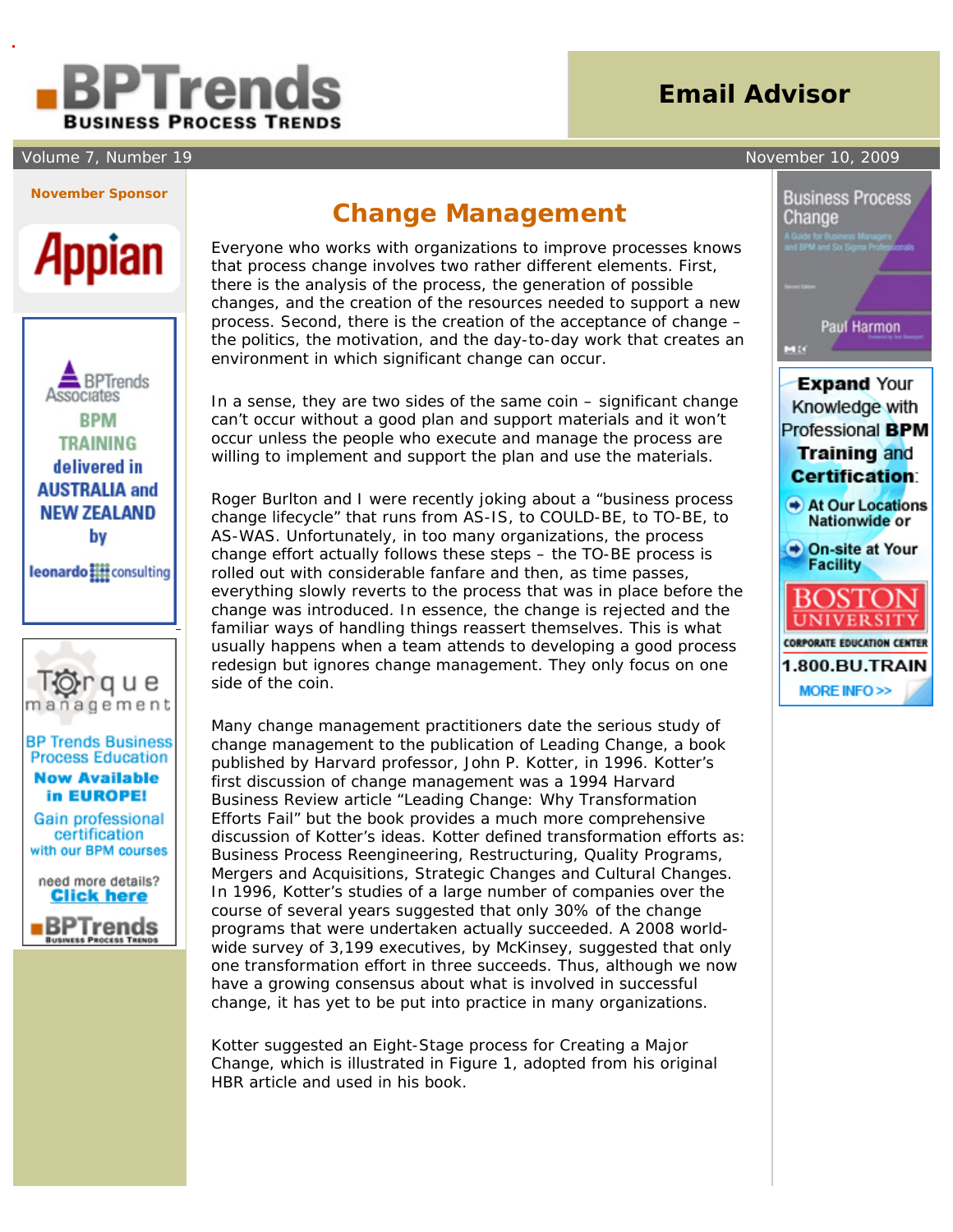

- No powerful guiding coalition was established
- There was no clear, guiding vision
- The vision was not communicated
- Obstacles to the vision were not removed
- There were no systematic efforts to create short term wins
- Victory was declared too soon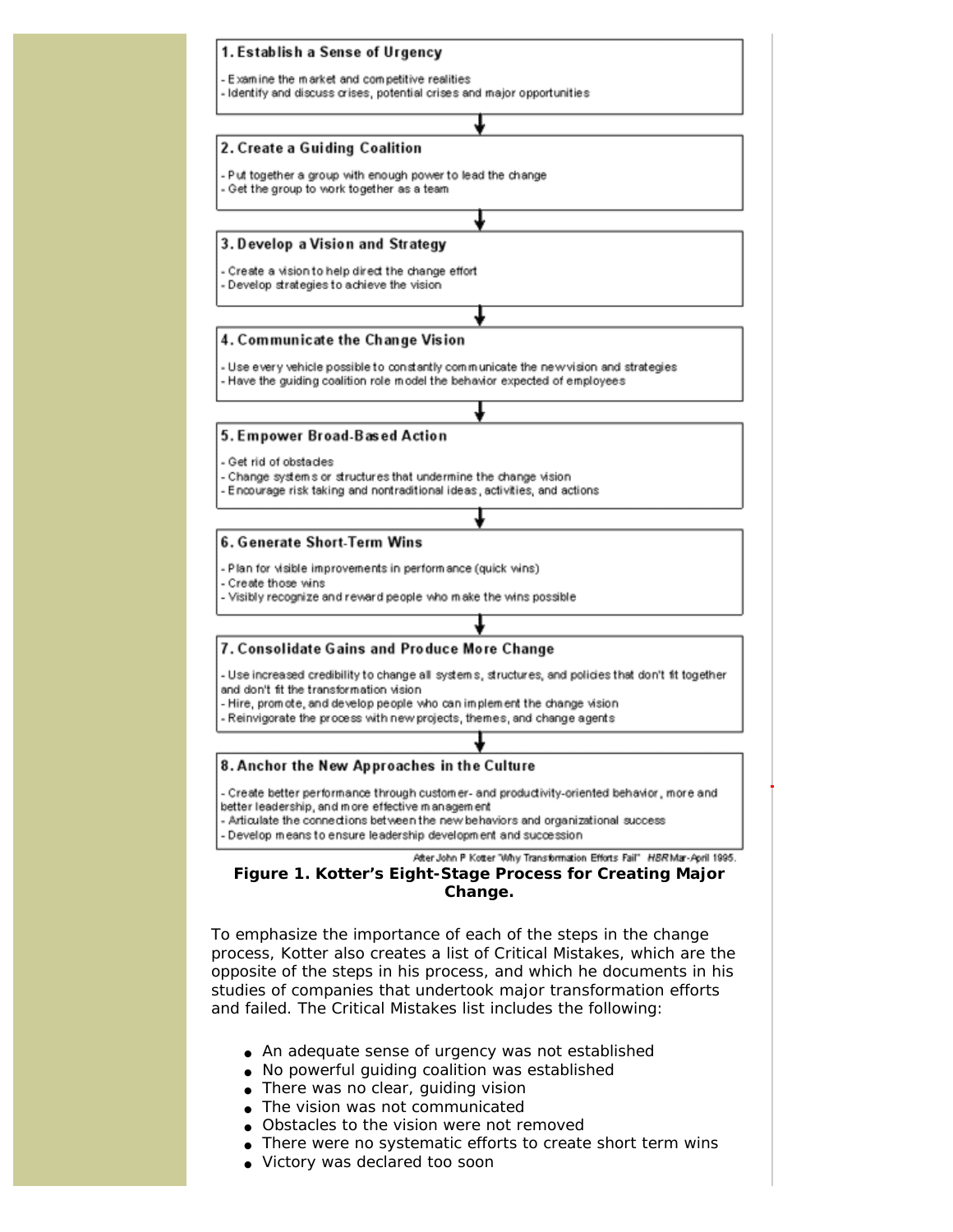• Changes were not anchored in the corporate culture

Kotter goes on to say that "There are still more mistakes that people make, but these eight are the big ones. In reality, even successful change efforts are messy and full of surprises. But, just as a relatively simple vision is needed to guide people through a major change, so a vision of the change process can reduce the effort rate. And, fewer errors can spell the difference between success and failure."

*Leading Change* considers each of the steps in the eight-step model. Along the way, Kotter provides an interesting discussion of the difference between Management and Leadership, the relationship between vision, strategy, plans and budgets, the reasons some cultures are rigid and over-managed, the sources of complacency and resistance to change, the importance of quick wins, the barriers to, and importance of, employee empowerment, and the relationship between learning, leadership and the capacity to succeed in the future.

In the years since Kotter first described the change process in the mid-Nineties, dozens of books have been written on each aspect or step that Kotter advocated. Others have developed similar methodologies to help organization's work through the change process. One example is Prosci, which advocates a two pronged approach. One prong focuses on individuals who need to be prepared to deal with change. To structure this effort, Prosci defines the ADKAR model:

- Awareness of the need for change
- Desire to participate and support the change
- Knowledge of how to change
- Ability to implement required skills and behaviors
- Reinforcement to sustain the change

The other prong of the Prosci approach focuses on a three-phase organization change process which is described in the following outline:

#### **Phase 1. Prepare for change**

- Define your change management strategy
- Prepare your change management team
- Develop your sponsorship model

#### **Phase 2. Managing change**

- Develop change management plans
- Take action and implement plans

#### **Phase 3. Reinforcing change**

- Collect and analyze feedback
- Diagnose gaps and manage resistance
- Implement corrective actions and celebrate successes

As we mentioned earlier, even a casual search on "Change Management" on Amazon or Google will provide any reader with a